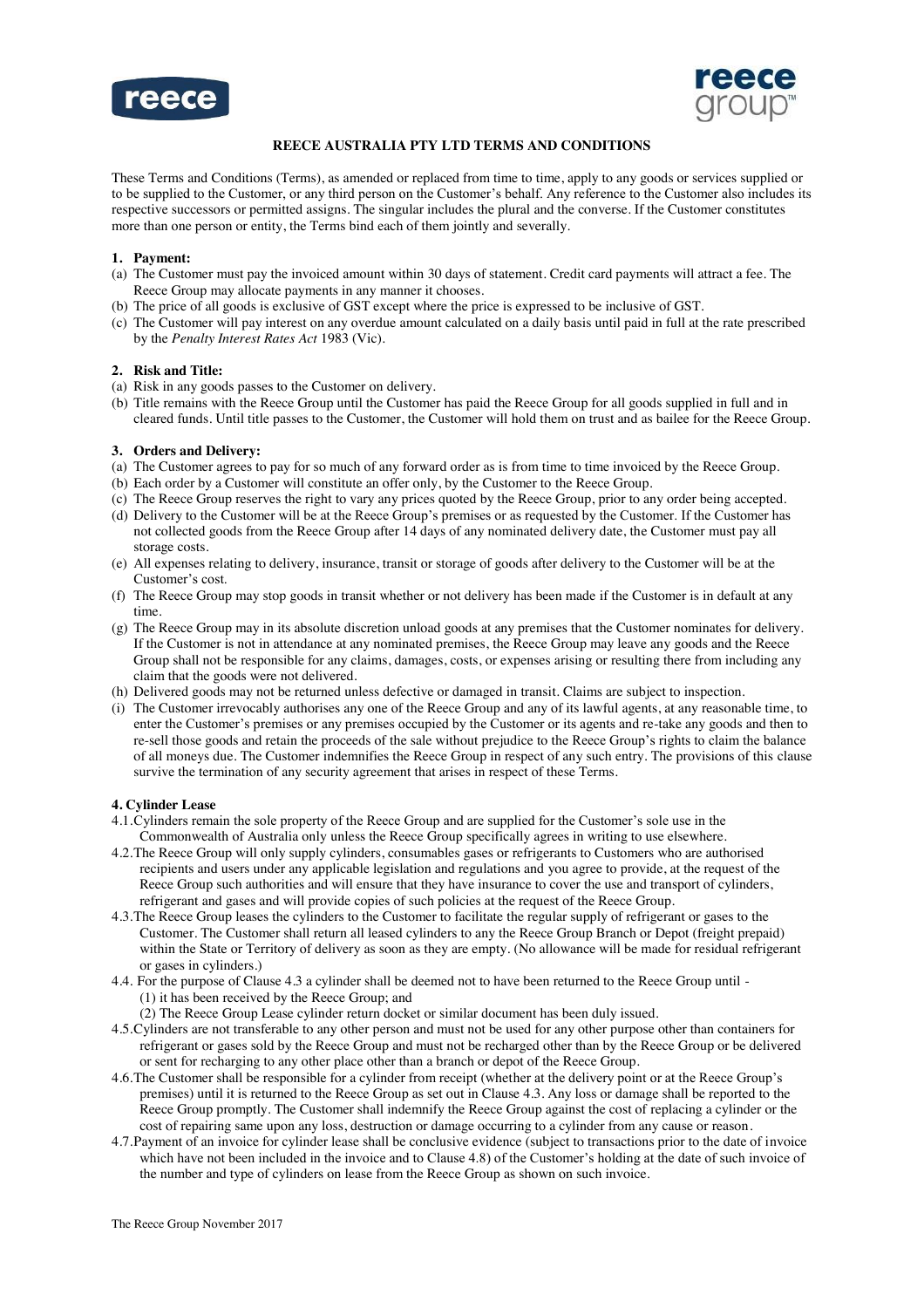- 4.8.If a cylinder transaction or notification by the Customer indicates a cylinder holding different to that recorded, the Reece Group reserves the right to amend its records and charge the Customer accordingly.
- 4.9.Unless otherwise agreed, cylinder lease is due in advance at the beginning of each lease period on the Customer's the Reece Group cylinder holding as shown in the Reece Group's records at the beginning of the lease period. If a cylinder holding is increased during a lease period the increased lease amount will be charged on the extra cylinders at the rates then current for that Customer.
- 4.10.The Customer shall be responsible for any loss, damage or injury to property or to persons caused by the cylinder for any reason whatsoever, during the period of lease (except loss, damage or injury directly arising out the negligence of the Reece Group, its agents or employees) and the Customer shall indemnify the Reece Group in respect of all such claims, damages and expenses in relation thereto.
- 4.11.If for any reason, a cylinder needs to be repaired, the Customer shall forthwith return them to the Reece Group premises and under no circumstances repair or attempt to repair them itself.
- 4.12.If, upon return of a cylinder to the Reece Group, it is necessary for the Reece Group to clean them, the Reece Group may charge and the Customer shall pay the cost of such cleaning on demand.
- 4.13.The lease of cylinders by the Customer shall be determined upon an event of Default.
- 4.14.Upon any repossession of cylinders the Customer shall be required to pay on demand to the Reece Group a fee for the cost of collection and repossession of those cylinders.
- 4.15.For the purpose of condition 4.13 the Customer shall allow the Reece Group full and free access to the cylinders without any liability on the part of the Reece Group for any loss or damage suffered as a consequence of retaking possession of same and the Customer shall be responsible for and indemnify the Reece Group against all such loss and damage and/or claims relating to same.
- 4.16.Where a Customer requests the Reece Group to top up a cylinder with refrigerant or gases matching the identification of such gas on the cylinder brought in by the Customer, then the Customer shall hold harmless the Reece Group, indemnify the Reece Group and keep the Reece Group indemnified in respect of all claims which may flow from the handling, storage or use of such topped up cylinder of refrigerant or gases. The Reece Group does not accept any responsibility for the quality or identification of any residual gas which may be in a cylinder presented by the Customer for top up.

# **5. Security agreement**

The Customer agrees that these Terms, including any order and invoice covering any goods ordered by the Customer, constitute a security agreement for the purposes of the PPSA.

### **6. Security Interest**

- (a) The Customer gives the Reece Group a security interest in:
	- (1) all goods the Reece Group supplies whether by way of sale or lease to the Customer that are described in any invoice, delivery or shipping documents of the Reece Group's and/or order documents that the Customer gives the Reece Group; and
	- (2) all present and future property of the Customer including real property. The Customer agrees that the Reece Group may lodge a caveat against any of its real property and agrees to give the Reece Group a mortgage in respect of the relevant property in registrable form if required by the Reece Group using memorandum of common provisions AA 2712. The security interest given by the Customer is given as beneficial owner. If the Customer is trustee of any trust, the Customer acknowledges that the security interest given by it applies to the assets of the trust and its personal assets. The Customer irrevocably appoints any one of the Reece Group as its attorney by way of security for the purposes of this clause and in respect of any enforcement powers.
- (b) Any security interest that arises in respect of these Terms is a continuing security interest and in respect of any goods supplied by the Reece Group applies to all goods and their proceeds. It is not extinguished or in any way diminished even if the goods or any part of them is processed or commingled with or becomes part of a product or a mass as part of a manufacturing, assembling or commingling process.
- (c) Any security interest arising secures the due and punctual payment of all moneys payable by the Customer under the Terms. Any account arising by virtue of any sale of any goods supplied to the Customer takes effect as a transfer.
- (d) The Reece Group may register a financing statement including any financing change statement on the PPSR. The Customer will reimburse the Reece Group for any costs and expenses and other charges incurred by the Reece Group in registering them.
- (e) The Customer acknowledges that until it has paid for all goods it is not the owner of those goods and, as such, if chapter 4 of the PPSA applies to these Terms, then the Customer contracts out of the enforcement provisions in s 115(1) except sections 120 and 121.

# **7. Enforcement**

- (a) If an event of Default occurs or is continuing, the Reece Group may immediately enforce these Terms. Without limitation, this includes:
	- (1) retaking possession of any goods not paid for by the Customer;
	- (2) suspending delivery of any goods on order and/or refusing to process any unfulfilled order.
	- (3) enforcing any security interest.
	- (4) requiring payment of any proceeds held by the Customer in a separate account or otherwise.
	- (5) appointing a receiver and manager of any of the Customer's real or personal property. The Customer agrees that any such receiver and manager has the powers conferred by the *Corporations Act*.
- (b) The powers exercisable by the Reece Group are those given by these Terms including by statute, at law or in equity.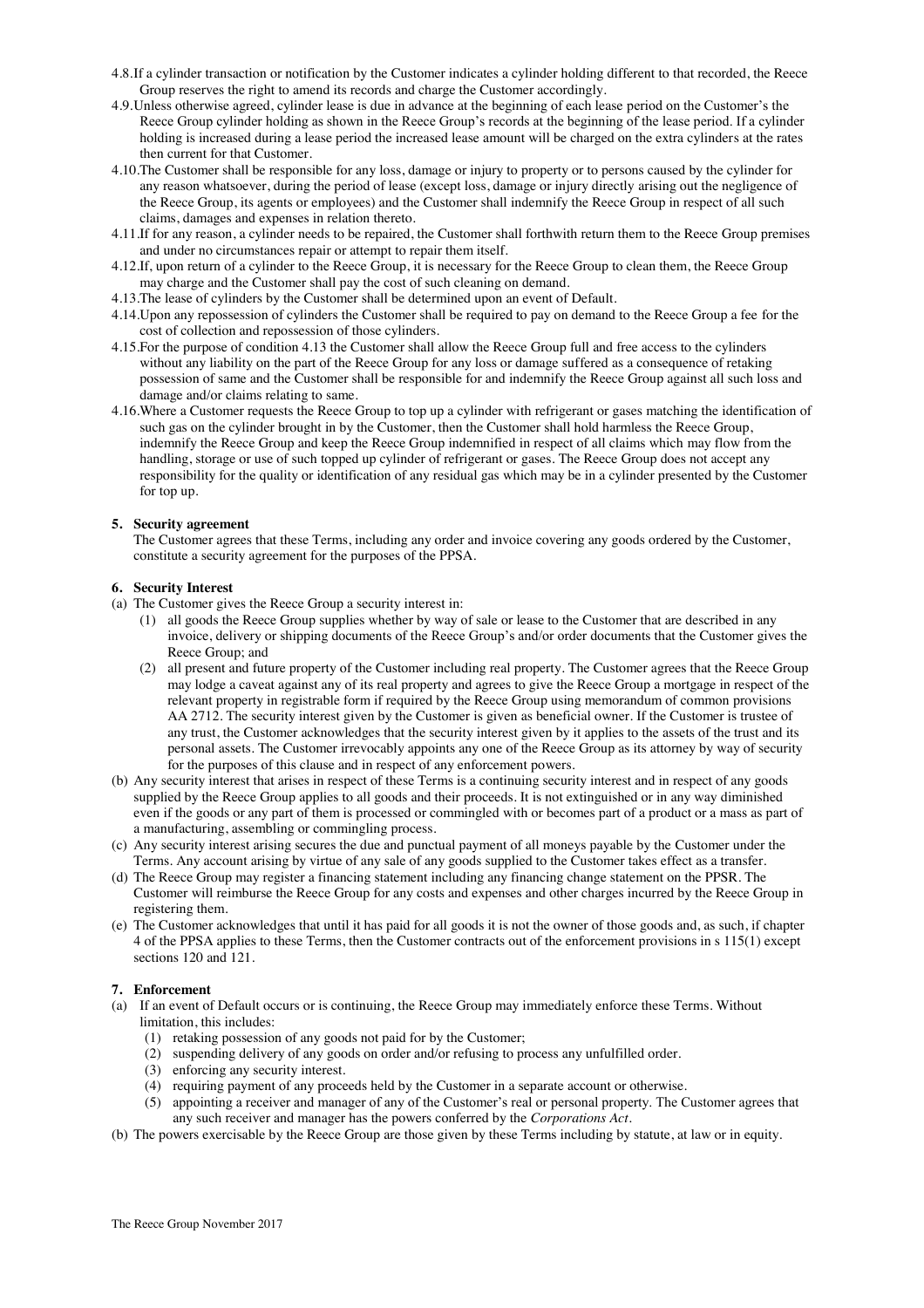- (c) In the event that the Customer has not been paid for the sale of the Reece Group's goods by any of its own customers, at the Reece Group's option, the Reece Group may in addition to the powers in s 120 of the PPSA, collect that account on giving, to that customer, notice in writing to that effect. The Reece Group will be entitled to issue proceedings in the Customer's name against its customer for recovery of that account for the Reece Group's benefit. The Customer appoints any one of the Reece Group as its attorney for that purpose. The Customer indemnifies the Reece Group in respect of any such action and proceedings. For the purposes of this clause, the Customer must keep proper records and accounts in respect of such unpaid sales, including the dates of sale, price, amount and identity of such customer and the Reece Group's goods.
- (d) The Reece Group may in its discretion despite s 14(6) of the PPSA apply any moneys received in respect of any PMSI obligations of the Customer on a pro rata basis.
- (e) The Customer will pay the Reece Group for its expenses, including mercantile agent's fees and any fees and commission paid to mercantile agents engaged by the Reece Group in relation to the actual or contemplated enforcement of the supply agreement including legal costs and expenses.

# **8. Negative pledge**

The Customer agrees not to grant:

- (a) any security interest over any of its personal property except in the ordinary course of business; or
- (b) a security interest in any account as original collateral under s 64 of the PPSA.

# **9. Force Majeure**

The Reece Group is not liable for any delay or the failure to perform any obligation in the Customer's favour arising as a result of any event beyond the Reece Group's control.

### **10. Confidentiality**

Any security agreement that arises under these Terms is confidential. Despite this, the Customer agrees that the Reece Group may disclose any information concerning it to any interested person under s 275(6) of the PPSA.

### **11. General**

- (a) The Customer will advise the Reece Group in writing, if it changes its name, its structure or officers or management, its registered office, become a trustee of any trust or if the constitution of any partnership of which it is a member changes.
- (b) If any provision of these Terms is unenforceable for any reason, it will not invalidate any other provision which will remain in full force and effect despite that invalidity.
- (c) These Terms contain the entire agreement in respect of the supply of goods or services to the Customer.
- (d) The Reece Group may at any time set off any amount the Reece Group owes the Customer against any amount payable by the Customer to the Reece Group whether or not the amount owed to the Reece Group is due and payable or actually or contingently payable by the Customer.

### **12. Governing law**

These Terms are governed by the laws of Victoria.

# **13. Notices**

- (a) Any notice required under these Terms may be given by any party, including any director or authorised person of that party.
- (b) Any notice may be given at that party's registered address or other address stipulated in any application in connection with these Terms or as notified in writing for the purposes of this clause. Without limitation, this includes any electronic address notified to the other party.

### **14. Time**

For the purposes of any payment obligation under these Terms, time is of the essence.

# **15. Survival of indemnities**

- (a) Each indemnity and payment obligation of the Customer under these Terms is a continuing obligation, separate and independent from all other obligations, and survives termination of these Terms.
- (b) It is not necessary for the Reece Group to incur expense or make a payment before enforcing a right of indemnity.

### **16. Exclusion of implied terms**

To the extent permitted by law, the Reece Group excludes all conditions, warranties, terms and consumer guarantees implied by law (including the *Australian Consumer Law*) arising in connection with a supply of goods or services. To the extent permitted by law, the Reece Group limits its liability in its discretion to replacing the goods or supplying equivalent goods, or, in the case of services, by supplying the services again. The Customer will rely entirely on its own knowledge, skill and judgment in selecting goods which it orders from the Reece Group from time to time.

### **17. Limitation of liability**

To the extent permitted by law, the Reece Group excludes any liability in contract, tort (including negligence) or otherwise, in connection with the supply of goods and services for any indirect damages or losses, or for any special, punitive or exemplary damages. This includes any liability for a claim that the goods are not fit for a particular purpose, except where the goods are consumer goods or services in which case the Reece Group's liability is limited as under clause 16.